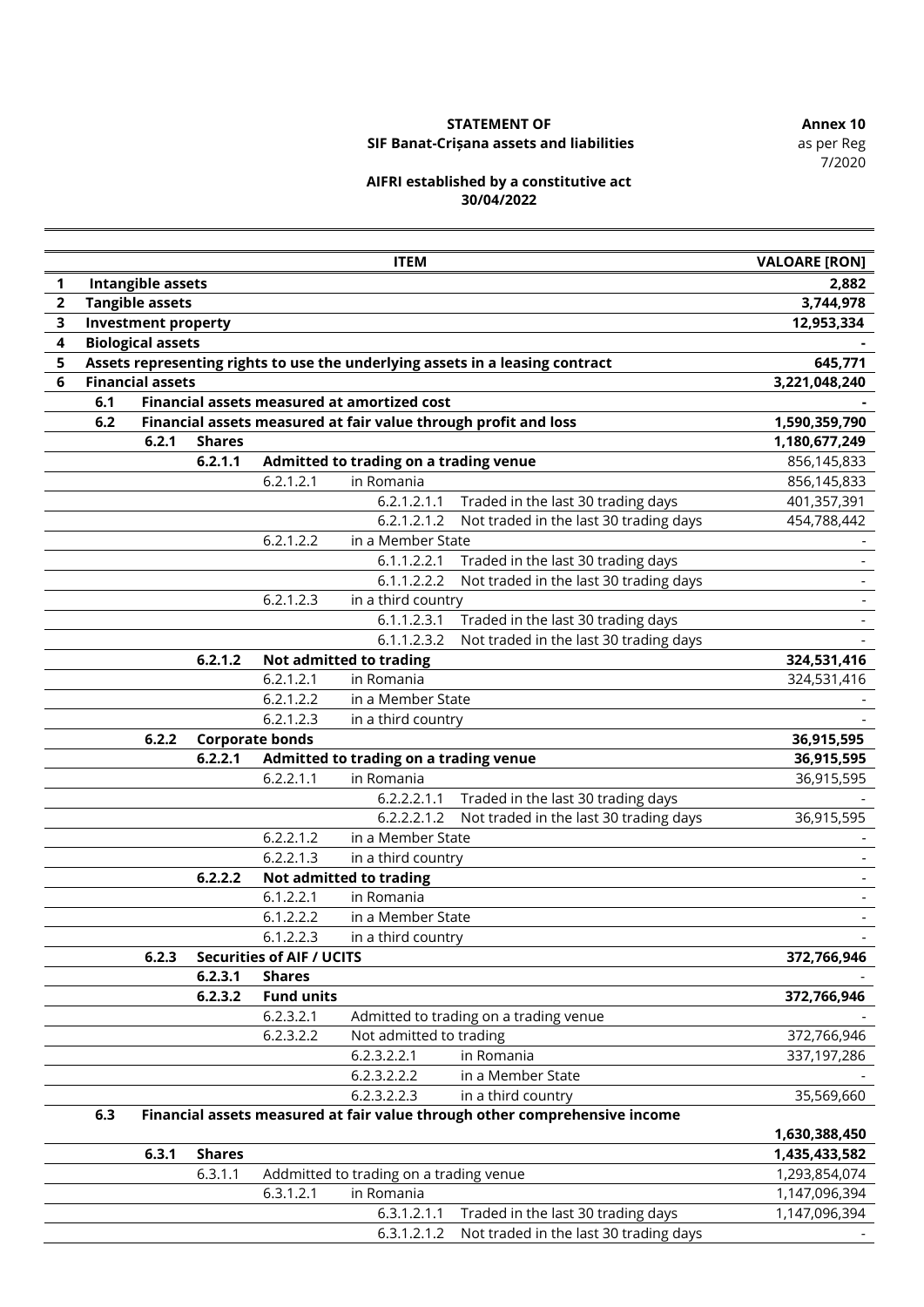|                |                        |                          |                                  | 6.3.1.2.2                                 | in a Member State                                                |                                                                      | 146,757,680    |
|----------------|------------------------|--------------------------|----------------------------------|-------------------------------------------|------------------------------------------------------------------|----------------------------------------------------------------------|----------------|
|                |                        |                          |                                  |                                           | 6.3.1.2.2.1                                                      | Traded in the last 30 trading days                                   | 146,757,680    |
|                |                        |                          |                                  |                                           | 6.3.1.2.2.2                                                      | Not traded in the last 30 trading days                               |                |
|                |                        |                          | 6.3.1.2                          |                                           | Not admitted to trading                                          |                                                                      | 141,579,508    |
|                |                        |                          |                                  | 6.3.1.2.1                                 | in Romania                                                       |                                                                      | 141,579,508    |
|                |                        |                          |                                  | 6.3.1.2.2                                 | in a Member State                                                |                                                                      |                |
|                |                        |                          |                                  | 6.3.1.2.3                                 | in a third country                                               |                                                                      |                |
|                |                        | 6.3.2                    |                                  | <b>Corporate bonds</b>                    |                                                                  |                                                                      | 5,303,436      |
|                |                        |                          | 6.3.2.1                          |                                           | Admitted to trading on a trading venue                           |                                                                      | 5,303,436      |
|                |                        |                          |                                  | 6.3.2.1.1                                 | in Romania                                                       |                                                                      | 5,303,436      |
|                |                        |                          |                                  |                                           | 6.3.2.2.1.1                                                      | Traded in the last 30 trading days                                   | 5,303,436      |
|                |                        |                          |                                  |                                           | 6.3.2.2.1.2                                                      | Not traded in the last 30 trading days                               |                |
|                |                        |                          | 6.3.2.2                          |                                           | Not admitted to trading                                          |                                                                      |                |
|                |                        | 6.3.3                    |                                  | <b>Securities of AIF / UCITS</b>          |                                                                  |                                                                      | 189,951,433    |
|                |                        |                          | 6.3.3.1                          | <b>Shares</b>                             |                                                                  |                                                                      | 189,951,433    |
|                |                        |                          |                                  | 6.3.3.1                                   |                                                                  | Admitted to trading on a trading venue                               | 189,951,433    |
|                |                        |                          |                                  |                                           | 6.3.3.1.1                                                        | in Romania                                                           | 189,951,433    |
|                |                        |                          |                                  |                                           |                                                                  | 6.3.3.1.1.1 Traded in the last 30 trading days                       | 189,951,433    |
|                |                        |                          |                                  |                                           | 6.3.3.1.1.2                                                      | Not traded in the last 30 trading days                               |                |
|                |                        |                          |                                  | 6.3.3.2                                   | Not admitted to trading                                          |                                                                      |                |
|                |                        |                          | 6.3.3.2                          | <b>Fund units</b>                         |                                                                  |                                                                      |                |
| $\overline{7}$ |                        |                          |                                  | Cash available (cash and cash equivalent) |                                                                  |                                                                      | 95,878,349     |
| 8              |                        | <b>Bank deposits</b>     |                                  |                                           |                                                                  |                                                                      | 46,116,152     |
| 9              |                        | <b>Other assets:</b>     |                                  |                                           |                                                                  |                                                                      | 26,052,958     |
|                | 9.1                    |                          |                                  | Dividends or other receivables            |                                                                  |                                                                      | 18,004,277     |
|                | 9.2                    | Other assets             |                                  |                                           |                                                                  |                                                                      | 8,048,681      |
| 10             |                        | <b>Accrued expenses</b>  |                                  |                                           |                                                                  |                                                                      | 173,997        |
| 11             | <b>Total assets</b>    |                          |                                  |                                           |                                                                  |                                                                      | 3,406,616,660  |
| 12             |                        | <b>Total liabilities</b> |                                  |                                           |                                                                  |                                                                      | 197,654,699    |
|                | 12.1                   |                          |                                  |                                           | Financial liabilities measured at amortized cost                 |                                                                      | 44,481,977     |
|                | 12.2                   |                          |                                  | Deferred income tax liabilities           |                                                                  |                                                                      | 153,172,722    |
|                | 12.3                   |                          | Other liabilities                |                                           |                                                                  |                                                                      |                |
| 13             |                        |                          |                                  | Provisions for risks and expenses         |                                                                  |                                                                      |                |
| 14             | <b>Deferred income</b> |                          |                                  |                                           |                                                                  | 27,827                                                               |                |
| 15             |                        | Equity, of which:        |                                  |                                           |                                                                  |                                                                      | 3,214,854,071  |
|                | 15.1                   | Share capital            |                                  |                                           |                                                                  |                                                                      | 51,542,236     |
|                | 15.2                   |                          | Items treated as equity          |                                           |                                                                  |                                                                      | 642,622,709    |
|                | 15.3                   |                          |                                  | Other components of equity                |                                                                  |                                                                      | 846,816,953    |
|                | 15.4                   |                          |                                  | Premium related to capital                |                                                                  |                                                                      |                |
|                | 15.5                   |                          | Revaluation reserves             |                                           |                                                                  |                                                                      | 1,176,569      |
|                | 15.6                   | Reserves                 |                                  |                                           |                                                                  |                                                                      | 3,576,626,588  |
|                | 15.7                   |                          | Treasury shares*                 |                                           |                                                                  |                                                                      | (21, 694, 227) |
|                | 15.8                   |                          | Retained earnings                |                                           |                                                                  |                                                                      | 690,691,887    |
|                | 15.9                   |                          |                                  |                                           | Retained earnings first-time adoption of IAS 29 (debtor account) |                                                                      | -2,537,534,532 |
|                | 15.10                  |                          | Result for the period            |                                           |                                                                  |                                                                      | (35, 394, 114) |
| 16             |                        | <b>Net Asset Value</b>   |                                  |                                           |                                                                  |                                                                      | 3,208,934,134  |
| 17             |                        |                          | Number of issued shares**        |                                           |                                                                  |                                                                      | 507,510,056    |
| 18             |                        |                          | <b>Net Asset Value per Share</b> |                                           |                                                                  |                                                                      | 6.3229         |
| 19             |                        |                          |                                  |                                           | Number of companies in the portfolio, of which:                  |                                                                      | 95             |
|                | 19.1                   |                          |                                  |                                           | Companies admitted to trading on an EU trading venue             |                                                                      | 33             |
|                | 19.2                   |                          |                                  |                                           |                                                                  | Companies admitted to trading on a stock exchange in a third country |                |
|                | 19.3                   |                          |                                  | Companies not admitted to trading         |                                                                  |                                                                      | 62             |
|                |                        |                          |                                  |                                           |                                                                  |                                                                      |                |
|                | <b>NOTE</b>            |                          |                                  |                                           |                                                                  |                                                                      |                |

\* The value of the repurchased shares within the Public Tender Offer carried out between September 29 and October 12, 2021.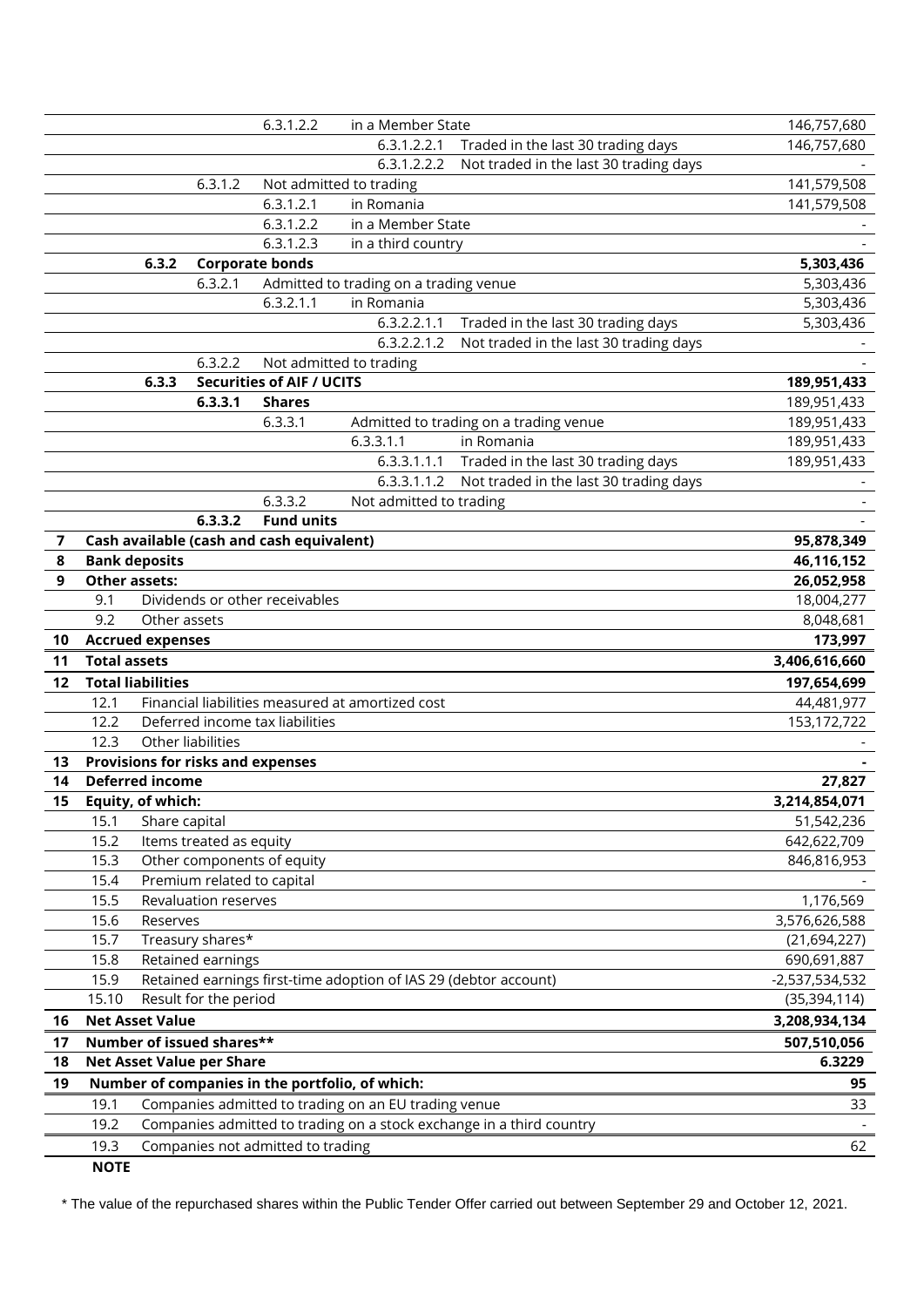\*\* As per Art. 123, par. (3) of ASF Regulation no. 9/2014, this item displays the number of **shares issued by the company and outstanding as of the reporting date, excluding the treasury shares repurchased by the company**, based on which the net asset value per share is calculated.

At the date of this report, out of the total of 515,422,363 issued shares, the company holds a number of 7.912.307 treasury shares, repurchased under the PTO carried out between September 29 and October 12, 2021.

#### **SIF Banat-Crisana Certified**

## **Banca Comercialã Românã**

Director General Adjunct **Specialist Depozitare** Specialist Depozitare

TEODORA SFERDIAN MIHAELA-NICOLETA IOSIF

Evaluare si Activ net ALEXANDRA DUMITRAŞCU DANIELA VASI Coordonator echipa Depozitare

RC Conformitate EUGEN CRISTEA

#### **ANNEX - according to art.38 par. (4) of Law 243/2019**

**Assets in SIF Banat-Crișana portfolio evaluated using valuation methods in accordance with International Valuation Standards**

| #            | Name of the issuer                                                                                                                                                     | Tax<br>Indentificat<br>ion Code | Symbol      | No. of<br>shares held | No./date of<br>valuation report | RON/<br>share | <b>Total value</b> | <b>Valuation method</b>                            |
|--------------|------------------------------------------------------------------------------------------------------------------------------------------------------------------------|---------------------------------|-------------|-----------------------|---------------------------------|---------------|--------------------|----------------------------------------------------|
|              | Companies not admitted to trading where SIF BC stake is> 33% of the share capital                                                                                      |                                 |             |                       |                                 |               |                    |                                                    |
| $\mathbf{1}$ | <b>AZUGA TURISM</b>                                                                                                                                                    | 28330211                        |             | 786,882               | 629/09.03.2022                  | 19.1600       | 15,076,659         | income approach,<br>discounted cash flow<br>method |
| 2            | <b>NAPOMAR</b>                                                                                                                                                         | 199176                          |             | 10,256,241            | 630/09.03.2022                  | 1.0442        | 10,709,567         | income approach,<br>discounted cash flow<br>method |
| 3            | <b>CENTRAL</b>                                                                                                                                                         | 199230                          |             | 53,120                | 631/09.03.2022                  | 769.6009      | 40,881,200         | income approach,<br>discounted cash flow<br>method |
| 4            | SAI MUNTENIA INVEST                                                                                                                                                    | 9415761                         |             | 119,976               | 632/09.03.2022                  | 740.2500      | 88,812,234         | income approach,<br>discounted cash flow<br>method |
| 5            | SIF SPV TWO                                                                                                                                                            | 40094500                        |             | 119,988               | 633/09.03.2022                  | 0.4675        | 56,094             | asset approach,<br>corrected Net Asset<br>method   |
| 6            | Administrare<br>Imobiliare SA                                                                                                                                          | 20919450                        |             | 16,049,741            | 634/09.03.2022                  | 2.6425        | 42,411,441         | asset approach,<br>corrected Net Asset<br>method   |
| 7            | SIF1 IMGB                                                                                                                                                              | 380430                          |             | 301,078,647           | 636/09.03.2022                  | 0.8025        | 241,615,614        | asset approach,<br>corrected Net Asset<br>method   |
|              | Companies admitted to trading with irrelevant liquidity for the application of the mark to market valuation method (according to Art.114 par. (4)<br>of Reg. 9 / 2014) |                                 |             |                       |                                 |               |                    |                                                    |
| $\mathsf{R}$ | SIF Imobiliare PLC                                                                                                                                                     | HE323682                        | SIFI        | 4,499,961             | 635/09.03.2022                  | 77.0131       | 346,555,946        | asset approach,<br>corrected Net Asset<br>method   |
| $\mathbf{q}$ | SIF Hoteluri                                                                                                                                                           | 56150                           | CAOR        | 31,820,906            | 637/09.03.2022                  | 2.1111        | 67,177,115         | income approach,<br>discounted cash flow<br>method |
| 10           | <b>IAMU</b>                                                                                                                                                            | 1766830                         | <b>IAMU</b> | 7,286,299             | 628/09.03.2022                  | 5.6346        | 41,055,380         | income approach,<br>discounted cash flow<br>method |